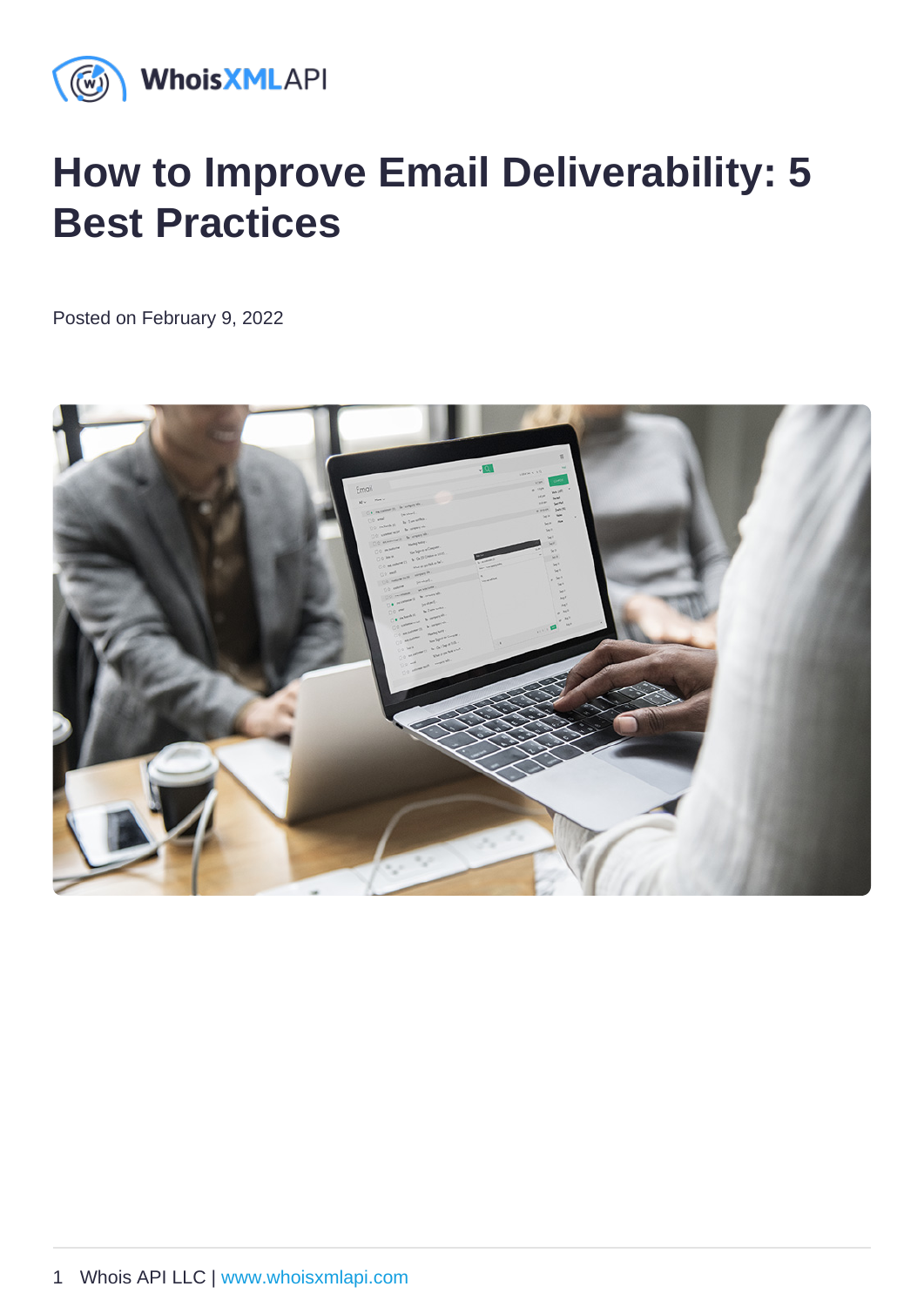Did you know that for every dollar you spend on email marketing, you can get as much as a [US\\$42 return on investment \(RoI\)](https://www.oberlo.com/blog/email-marketing-statistics)? But you can't realize that benefit if your emails don't get delivered to their intended recipients. That's why companies keep tabs on their email deliverability. But what is the definition of email deliverability, exactly?

# What Is the Definition of Email Deliverability ?

Email deliverability refers to the result of sending the right emails to your target recipients. That said, it tells you if you're sending what specific contacts want to see when they wish to. If you don't, chances are none of the recipients will open the messages and click embedded links. Worse, some or even most of them may mark your emails as spam. If they resort to the latter, the act will surely dampen your email sending reputation. The higher your email sending reputation is, therefore, the better your email deliverability (and RoI) gets. Simply put, your ability to evade spam filters determines your email deliverability.

# Email Delivery and Email Deliverability , What's the Difference?

Email delivery is the process of electronically sending a message to an intended recipient. It refers to whether or not your recipient can accept your message and if the receiving email address exists.

Email deliverability, meanwhile, refers to the process of improving the chances that your messages reach your target audiences and that your message lands in users' inboxes, not their spam folders. In essence, therefore, you constantly enhance your email delivery to improve your email deliverability.

Your email deliverability is the number of messages that successfully got to intended recipients' inboxes compared to the total number of emails you sent out.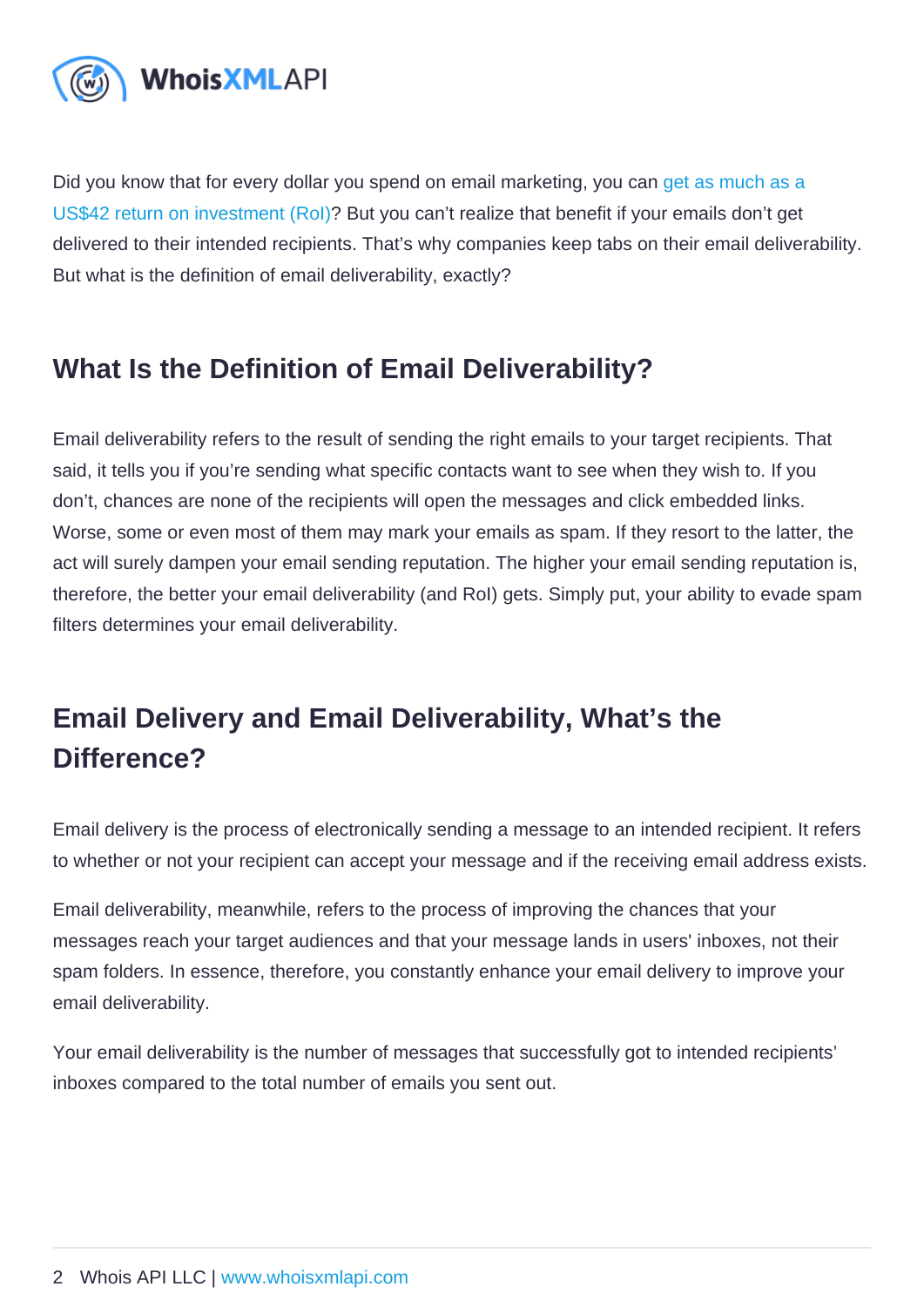# What Factors Affect Email Deliverability ?

Click, open, and bounce rates are three of the statistics that companies track to determine their email deliverability. Knowing how many links embedded in emails were clicked, messages were opened, and emails were undelivered combined tell you how good your email deliverability is. But there are at least four factors that could make or break your email deliverability. Let's discuss each factor in greater detail below.

#### 1. Sender Reputation

Your email sender reputation is a score that your Internet service provider (ISP) gave. The higher it is, the more likely your ISP will deliver your messages to their intended recipients. If your score falls below a baseline, your ISP may automatically send your emails to the targets' spam folder or even reject them from the get-go. Senders that send out too many emails in bulk often get tagged as spammers, and they have low sender reputation scores.

#### 2. Email Content

In some cases, emails end up in intended recipients' spam or junk folders because they contain [spam trigger words](https://outfunnel.com/spam-trigger-words/). Examples of these include "believe me," "do it today," and "lifetime deal." That happens more when the target audiences use strict spam-filtering rules or very efficient anti-spam software.

#### 3. Email Marketing Service

Many of the most effective email marketing services today offer features like email throttling, which automatically limits the number of messages you send every day. That way you won't get tagged as a spammer and your sender reputation and email deliverability scores remain high.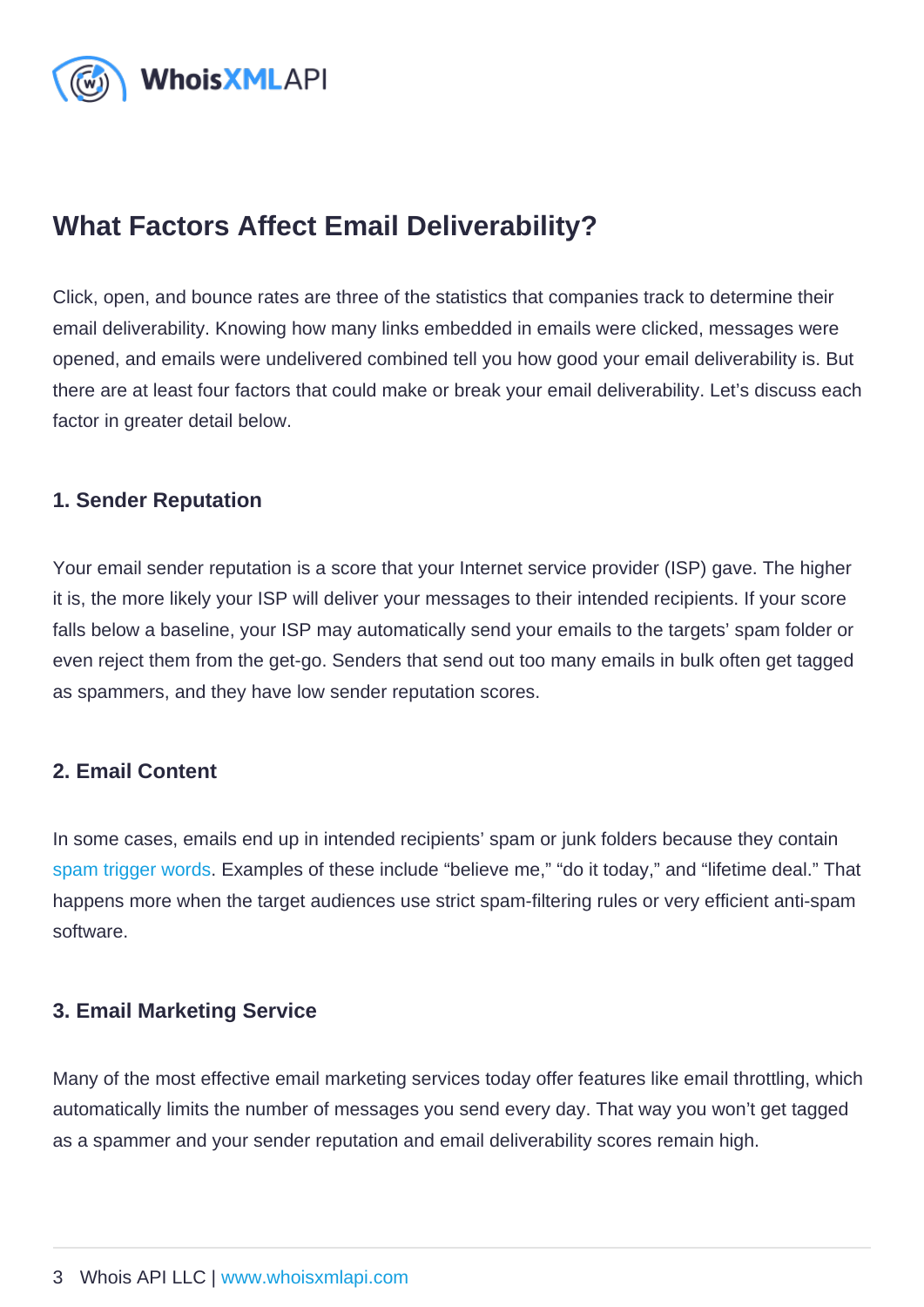#### 4. Email Contact Source

A lot of email marketing experts advise against buying email lists, and that's understandable. If your email service provider (ESP) is strict, it won't let you send messages to recipients who did not opt in to become part of your list. If that happens, your bounce rate will rise, which translates to poor email deliverability. Recipients may also mark your emails as spam because they aren't interested in what you have to offer. It doesn't help that email lists aren't regularly updated so they may contain a lot of inactive addresses.

Some emails fail to get delivered due to one or a combination of the factors mentioned above. The email addresses may no longer be in use or are incorrect. You have a very low sender reputation score and are considered a spammer. Or it could be all of the above. If that's the case, your email deliverability suffers, causing your email marketing campaigns to fail.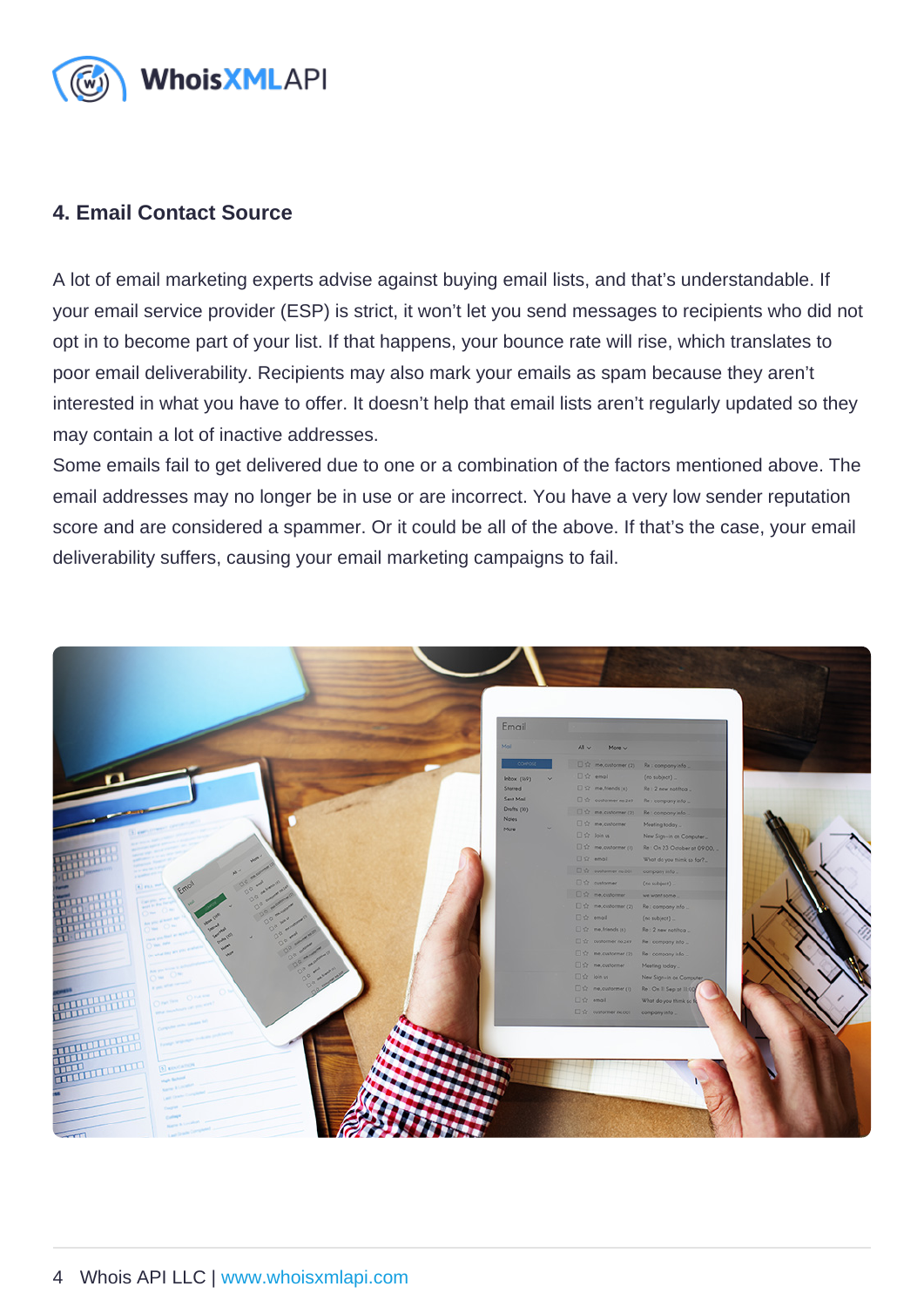# 5 Email Deliverability Best Practices

There are several ways to improve your email deliverability. We listed five must dos that are bound to increase your email marketing RoI.

#### 1. Opt for a Dedicated IP Address

Your sender reputation score has all to do with your IP address. That is, after all, what ISPs use to identify email senders. If your IP address has been tagged a spammer, therefore, your sender reputation score becomes too low, pushing your ISP to reject the messages you wish to send. The sad truth is, you can't control that if you use a shared IP address (one that hosts more than your domain). If one of the domains that share your IP address turns out to be a spammer, your domain may get the same treatment.

#### 2. Optimize Email Content

Apart from avoiding spam trigger words, customizing tracking links and adding unsubscribe links also help ensure your emails get delivered.

Tracking links can help you measure engagement. Doing that manually could be hard, though. Fortunately, most email marketing services today now offer that feature. Tracking links should match your email domain so they won't trigger built-in email-filtering features that would cause your messages to end up in recipients' spam folders.

Adding unsubscribe links to promotional emails are a must. Recipients should always have the choice to opt out, otherwise they might report you as a spammer.

3. Use Double Opt-In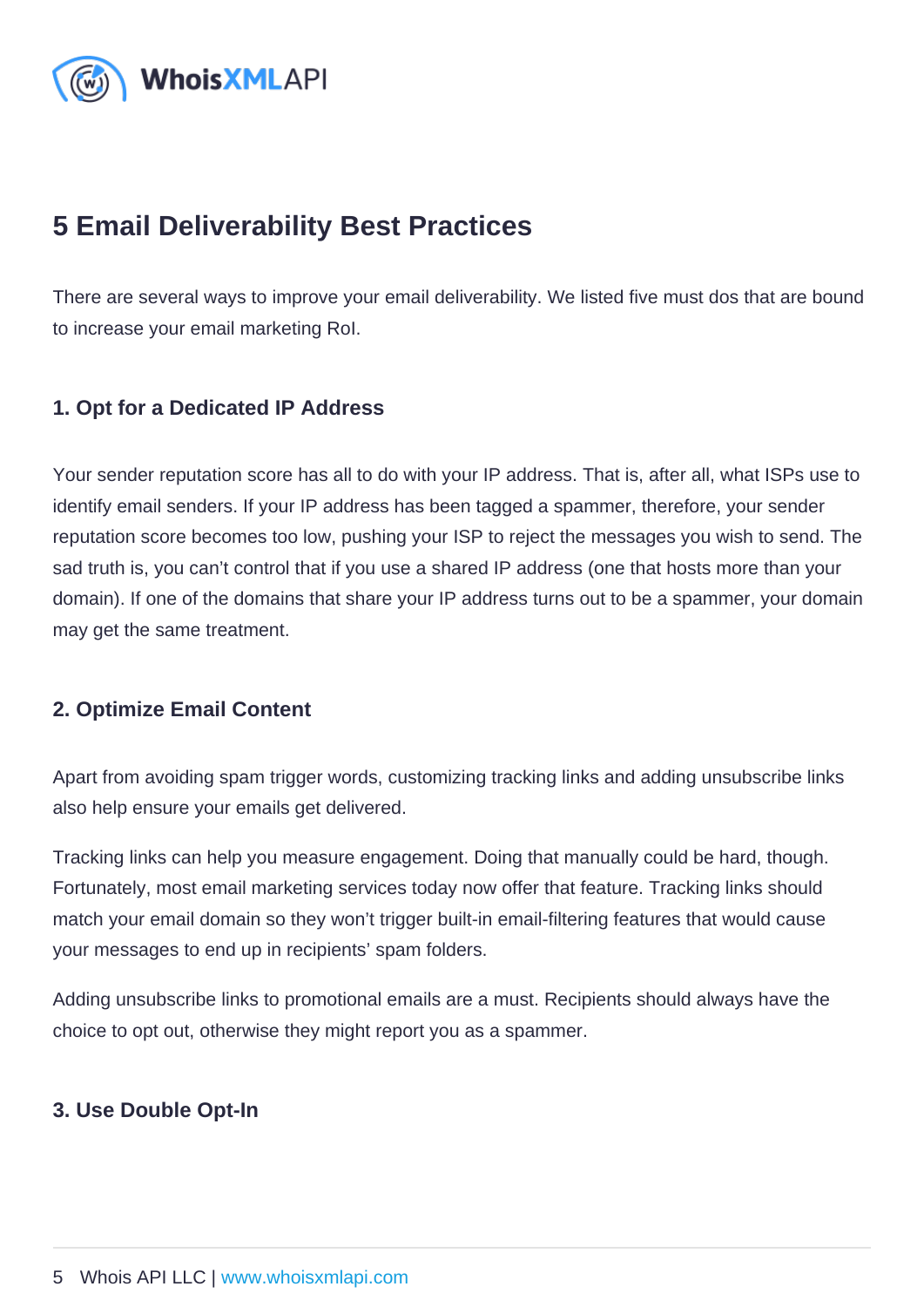Recipients who aren't interested in anything you have to say or offer aren't going to open your emails. Some of them may even send your messages directly to their spam folders, and that is sure to hurt your email deliverability. That's why experts say buying email lists is a bad idea. The people on such lists never opted in to your marketing emails. Avoiding that is possible, though, if you ensure everyone on your email list did hit that subscription button. Better yet, they confirmed their choice via email, too, via double opt-in. That means after signing up for your newsletter or mailers, they reiterated their subscription by clicking the confirmation link they received via email.

#### 4. Employ Email Verification

[Keeping your email list clean](https://emailverification.whoisxmlapi.com/blog/how-to-clean-your-email-list-with-the-help-of-email-verification-software) is a surefire way to maintain a healthy email deliverability score. And while doing that manually is possible, it sure is time-consuming and prone to error. There is, however, a more efficient way to do that—using an effective [email verification tool.](https://emailverification.whoisxmlapi.com/)

Email verification tools check email addresses for issues, including misspellings and the absence of corresponding inboxes and mail servers. That reduces the chances that messages won't reach intended recipients. You can also get rid of inactive and disposable email addresses from your distribution list with the tool's help.

Email verification is a great way to keep your sender reputation score in check, improving your email deliverability.

#### 5. Test Emails before Sending

Your domain, however, isn't the only thing you need to be mindful of when it comes to email deliverability. You should also pay attention to your content. And there are tools that you can use to identify potential content issues that may affect your email deliverability.